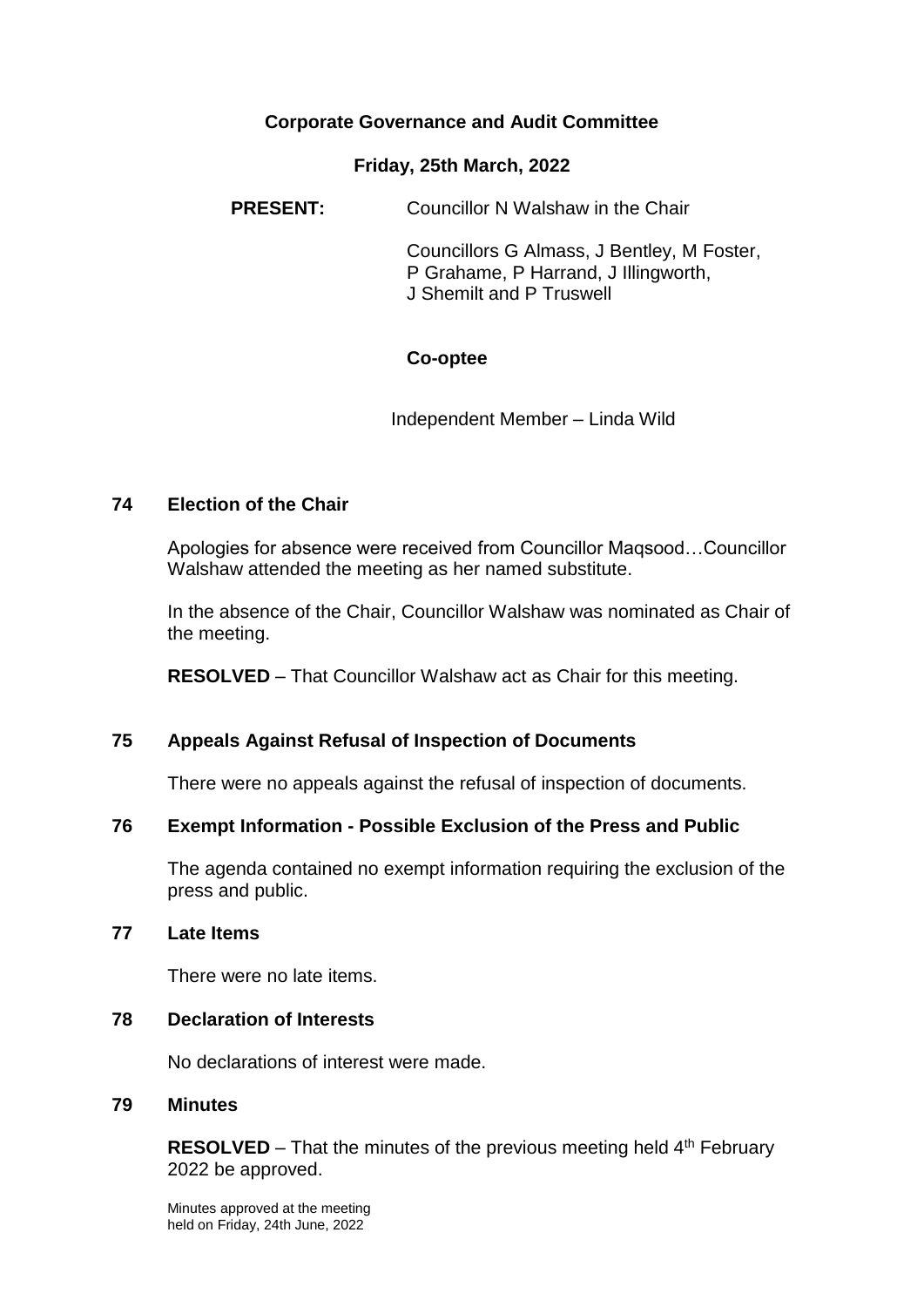### **80 Matters Arising**

Minute 69 – The Committee noted that the requested benchmarking data had been circulated by the Data Protection Officer on 7<sup>th</sup> February 2022.

Minute 71 - Mr Gareth Mills, External Auditors (Grant Thornton), provided an update on the work of the Auditors, noting receipt of some of the outstanding information required to complete the LCC audit, however the Auditors were also tasked with other non-Council related work which required prioritisation. The Committee noted the intention to complete the LCC work by week commencing  $27<sup>th</sup>$  June 2022, once the remaining outstanding information was provided and once the Auditors work for the NHS was complete.

Mr Mills also highlighted additional work necessitated by the ongoing Valuation of Infrastructure Assets where the Regulator had identified some issues with some Local Authority's accounting of infrastructure assets and the subsequent audits.

#### **81 Annual Assurance Report on Customer Contact**

The Director of Resources submitted a report providing the Committee with assurance over the control environment in place for customer contact and customer satisfaction. The report covered the following areas:

- Face to face services
- Contact centre and digital services for customers
- Compliments and complaints

The terms of reference of the Corporate Governance and Audit Committee require the Committee to consider the adequacy of the Council's policies and practices to ensure compliance with statutory guidance and the adequacy of the Council's corporate governance arrangements.

The Head of Shared Services presented the report and highlighted the extent to which the standards, policies and procedures in relation to customer contact and satisfaction have been complied with during the reporting period from January 2021 to December 2021. Information was also provided for the period from January 2020 to December 2020 for the purposes of comparison.

The Head of Shared Services provided detail in respect of the following areas: Face to Face Contact - This includes the services that the Communities Housing and Environment directorate provide such as the Community Hubs, Libraries, Jobshops and Customer Services. During 2021, new community hub developments have been completed, there has been a review of community hub and library opening hours and some community hub sites have been used as vaccination venues during the year.

Contact Centre – This remained very often the first point of contact for service users. 1.4 m calls and 250,000 emails had been handled during 2020/21. It was noted that the average time waiting for calls to be answered had lengthened and work was being done to address this, looking at digital contact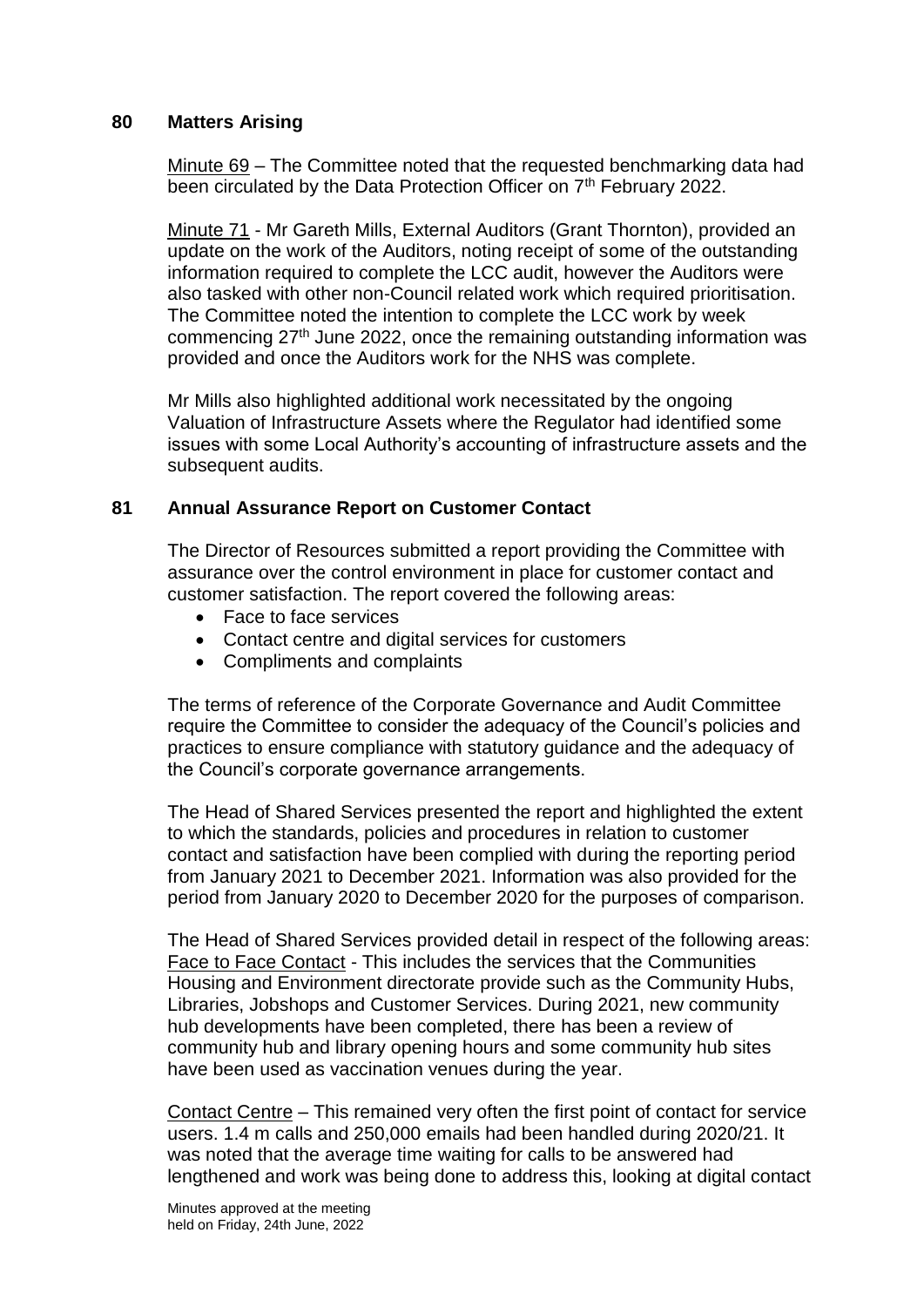options and staff recruitment to improve responsiveness and the Committee was assured that work was being done with the Digital Inclusion Service to assist customers who need non-digital options for contact.

Satisfaction – A new survey was launched for the Contact Centre in January 2022 and the results for the month of January 2022 were provided as an indication of current satisfaction levels, acknowledging this was outside the period of assurance detailed in the report. Complaint volumes increased in 2021 compared to 2020, by around a quarter at both stage 1 and stage 2.

The following matters were considered during discussion:

Telephone contact – Several issues were raised by Members, including:

- One Member identified this as an area of weakness, citing those customers who could only telephone the contact centre during work breaks/lunchtime and as waiting times for calls to be answered had increased, some callers may not be able to wait.
- One Member queried whether the Contact Centre hours could be extended.

The Committee heard that a robust improvement plan was in place to understand the root cause of contact and to recruit to vacancies in the Contact Centre. Work was being done across Services to promote a "Get it Right first time" approach to reduce the need for calls and follow up calls. Although there were no plans to extend the Contact Centre hours, a review of the rotas/call contact peak times to ensure there was sufficient cover was being done.

- Figures from pre-pandemic were requested for comparison purposes
- Insight on the reasons for staff leaving the Contact Centre was requested.
- How the complexity of calls was assessed
- Why one third of callers were making repeat calls to the Contact Centre

The Committee heard that information gleaned from exit interviews showed a key reason for staff leaving was their promotion within the Council as Contact Centre staff are well trained and have an understanding of many LCC services therefore have transferrable and desirable skills for the rest of the authority. Development of career pathways across Shared Services was being considered in order to retain staff, but it was also reported that receiving abuse from callers was another factor.

In terms of the complexity of call responses increasing, average handling times showed that generally calls were taking longer to resolve, this was attributed to backlogs in service provision/catch up from Covid-19 and rescheduling issues.

In respect of repeat calls, work was ongoing to address this issue and it was acknowledged that some customers abandon first attempt calls and make a repeat call at other times.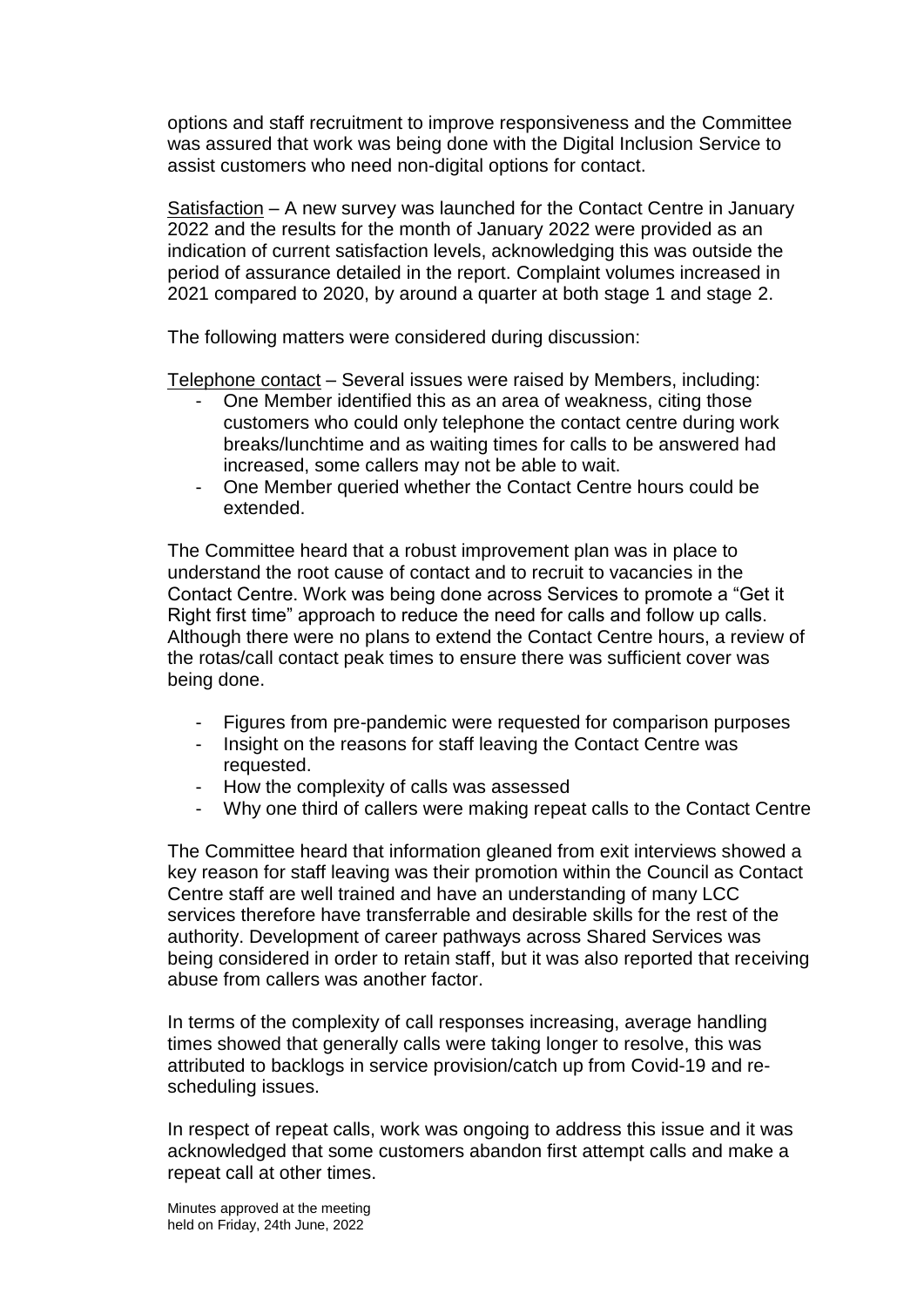Digital inclusion – In response to a query, the Head of Shared Services confirmed that some lines do carry a script for call handlers to ask callers if they are aware of digital contact options. Some lines also have an IVR on the call waiting message to direct callers to the digital options.

Additionally, responding to comments regarding the accessibility of the LCC website and on-line reporting format, the Head of Shared Services confirmed that there were approximately 60 different on-line reporting forms on the website, but that these were progressed to the relevant service for action. Bins/replacement bins make up 48% of web form contact, the reporting forms have been simplified and relaunched this year and there were indications that the redesign work has had a positive impact, as there had been fewer complaints.

Data Poverty – One Member highlighted that some customers without internet access at home use their mobile phones to access the LCC website to report on-line and advocated the development of an App which would use less mobile data and be more user-friendly. The Head of Shared Services welcomed the suggestion and agreed this would be further discussed with IDS.

Complaints responded to within target – It was acknowledged that responses within target were lower during 2021 and had been impacted by the pandemic. One Member requested the monthly reporting figures be provided to the Committee in order for Members to assess the success of the improvement plans developed to support service recovery.

Organisation of Communications – One Member cited an example where operatives installing heat pumps were providing a helpline number to tenants which was not resourced and unintentionally providing mis-information on "Green Doctor" work and advocated better organisation and resource for communications. Details of this issue to be provided to the Head of Shared Services for investigation.

Libraries data – Clarity was provided to the statistics in Table 5 revealing that although less library visits were recorded, more books were borrowed during the reporting period due to Libraries operating a "click and collect" service.

### **RESOLVED -**

- a) To note the assurances provided that
- the appropriate systems and procedures are in place in respect of the Council's control environment for customer contact and satisfaction; and
- there are robust plans in place for improving the customer experience.
- b) To note the intention for Committee Members to be provided with the requested information as detailed above.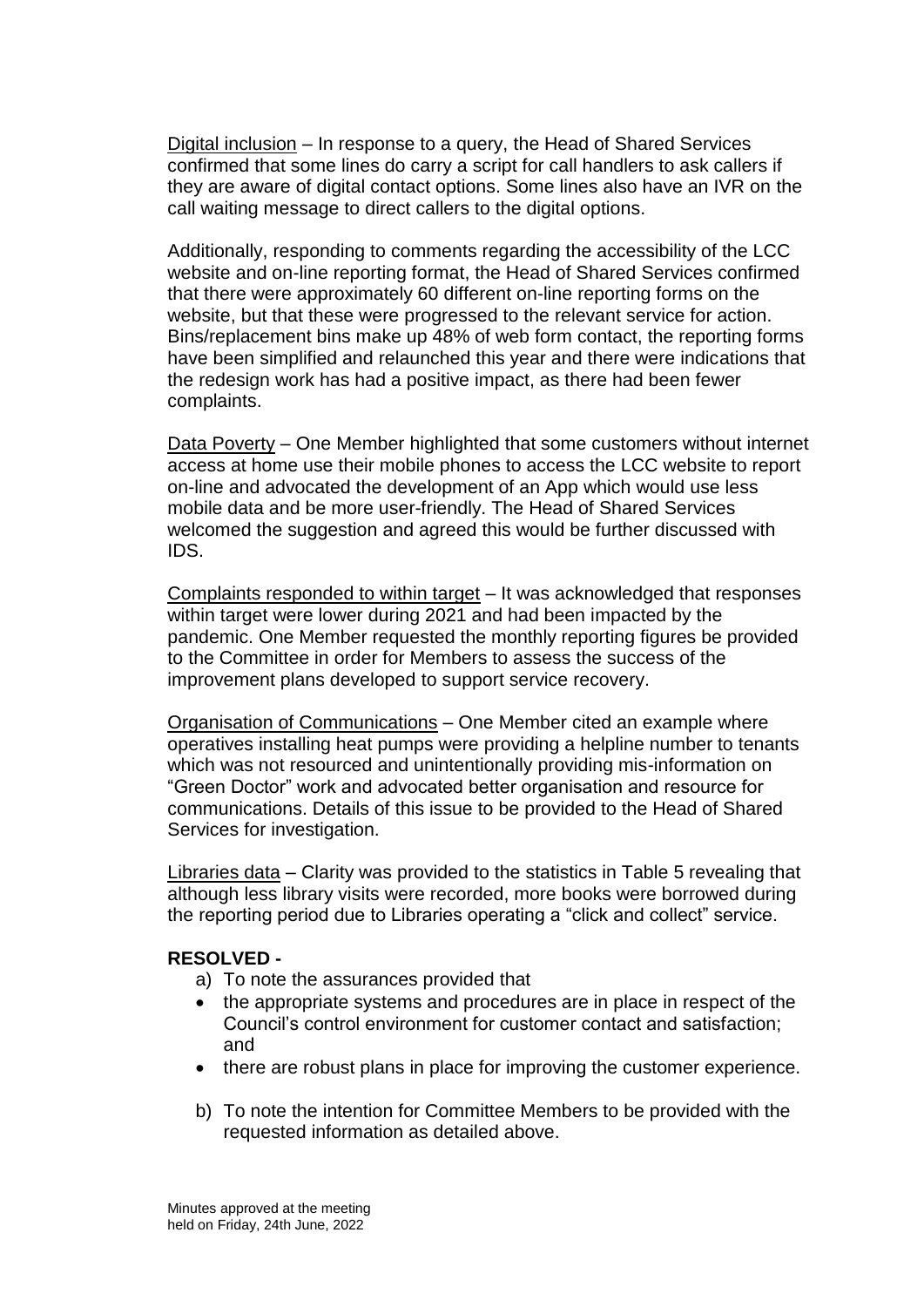## **82 Approval of Local Code of Corporate Governance**

The Chief Officer Financial Services submitted a report presenting a revised Local Code of Corporate Governance (the Code) for approval. The report set out how the Code will underpin the Council's governance arrangements, and that the principles and commitments set out in the Code meet the requirements of the CIPFA Delivering Good Governance in Local Government: Framework (2016) (CIPFA's Framework) which is established proper practice for local authorities.

Members noted that corporate governance arrangements seek to ensure the sustainable delivery of the Council's strategic ambition within the resources available, and that innovation would form part of this approach.

### **RESOLVED**

- a) To approve the Local Code of Corporate Governance as attached at Appendix A of the submitted report
- b) To note the arrangements proposed for reporting annually on monitoring and compliance.

(Councillor Shemilt left the meeting at this point)

### **83 Internal Audit Update Report December 2021 to February 2022**

The Chief Officer Financial Services submitted a report which provided a summary of the Internal Audit activity for the period December 2021 to February 2022.

The report provided assurance that the internal control environment is operating as intended through a summary of the Internal Audit activity during that period and also highlighted the incidence of any significant control failings or weaknesses.

The report also included information relating to the monitoring of urgent decisions to enable timely consideration of these matters by Committee as agreed following consideration of the annual decision-making assurance report at the meeting held 30<sup>th</sup> July 2021. 6 audit reports (excluding external work) during the period from 1st December 2021 to 28th February 2022.

The Senior Audit Manager presented the report, highlighting the following key issues:

- The changes made to the Internal Audit Plan 2021/22 and work undertaken to analyse priorities, including the external sources of assurance which could be used for evaluation purposes.
- Delivering on priorities with the resources available will ensure the Council is in a better place to implement the Audit Plan 2022/23.
- The outcome of an audit of the Data Protection Impact Assessments processes.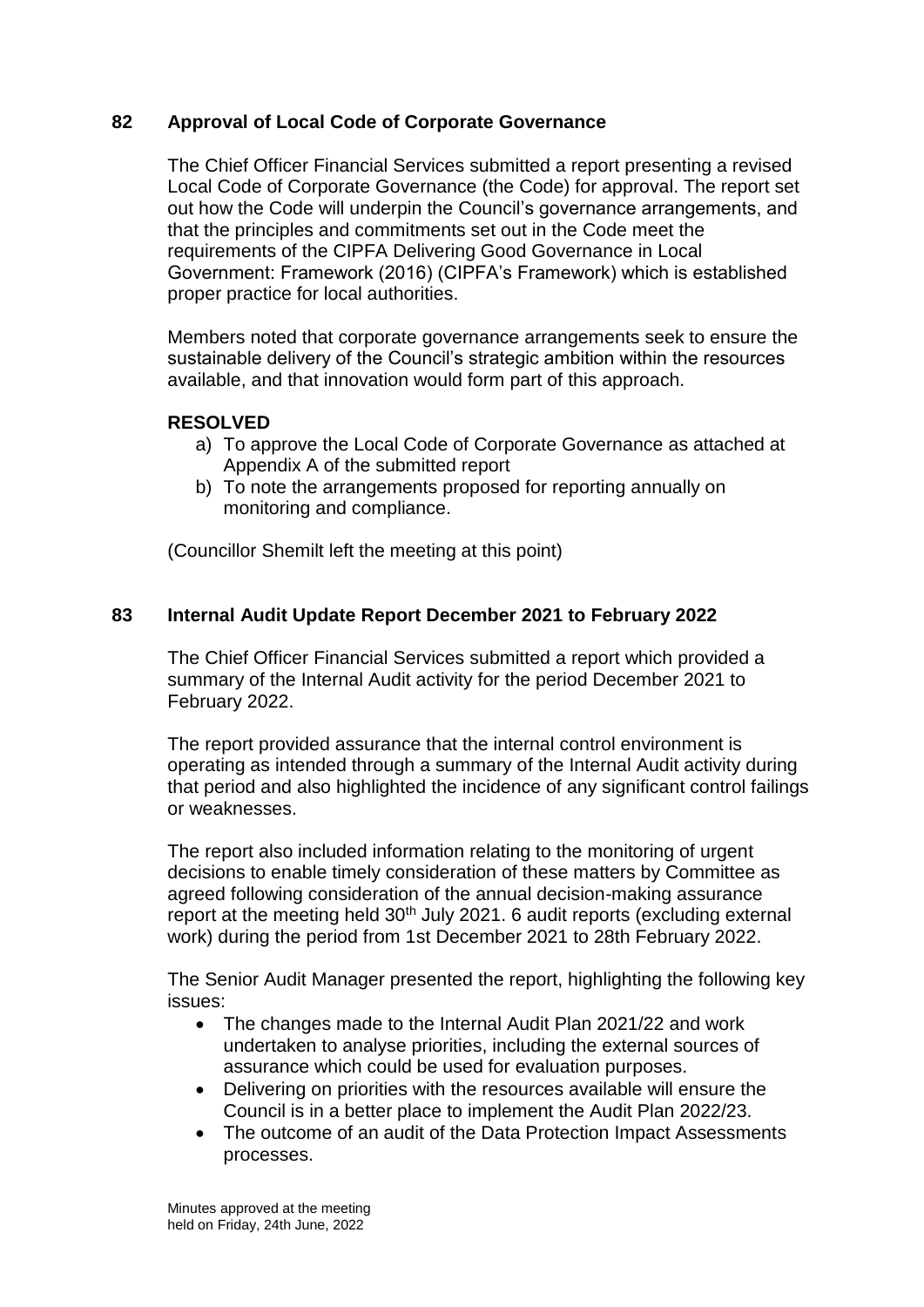Where available, more information on the outcomes following audit work and recommendation tracking had been included in the report with plans to include feedback from departments in future reports.

During discussions the Committee focused on the following matters:

- Reasons for the removal of the audit work in respect of Children and Families Commissioning from the 21/22 Audit Plan – noting that a new post had been introduced to review the joint LCC & NHS commissioning and the impact of the forthcoming implementation of the new West Yorkshire Integrated Care System.
- Reasons for the removal of the audit work in respect of Housing Disrepair Services from the 21/22 Audit Plan – noting that no major issues had been found during the previous audit a watching brief would monitor the Disrepair service. The Directorate had requested assurance on Housing Voids which had therefore assumed priority over the Disrepair Service.
- A request for more detail on DPIA findings for each Directorate.
- In respect of CSQ returns, one member queried the reference to external. The Senior Audit Manager advised that this referred to organisations where LCC provided an audit service through a contractual obligation and it was vital to receive feedback from them.
- In respect of the crisis in Ukraine, no specific audit work was being undertaken currently, however work is being undertaken to support a project looking at the systems in place to make payments to sponsors of refugees fleeing the conflict. Additionally a review of risks in relation to Ukrainian refugees was being undertaken by the Intelligence and Policy Manager.

In conclusion the Committee received assurance that a satisfactory annual audit opinion would still be delivered for the 2021/22 year given the work undertaken using all the appropriate assurances available.

# **RESOLVED -**

- a) To receive the Internal Audit Update Report covering the period from December 2021 to February 2022 and note the work undertaken by Internal Audit during the period covered by the report;
- b) To note that there have been no limitations in scope and nothing has arisen to compromise the independence of Internal Audit during the reporting period.
- c) To receive the report providing information relating to the Monitoring of Urgent Decisions covering the period December 2021 to February 2022.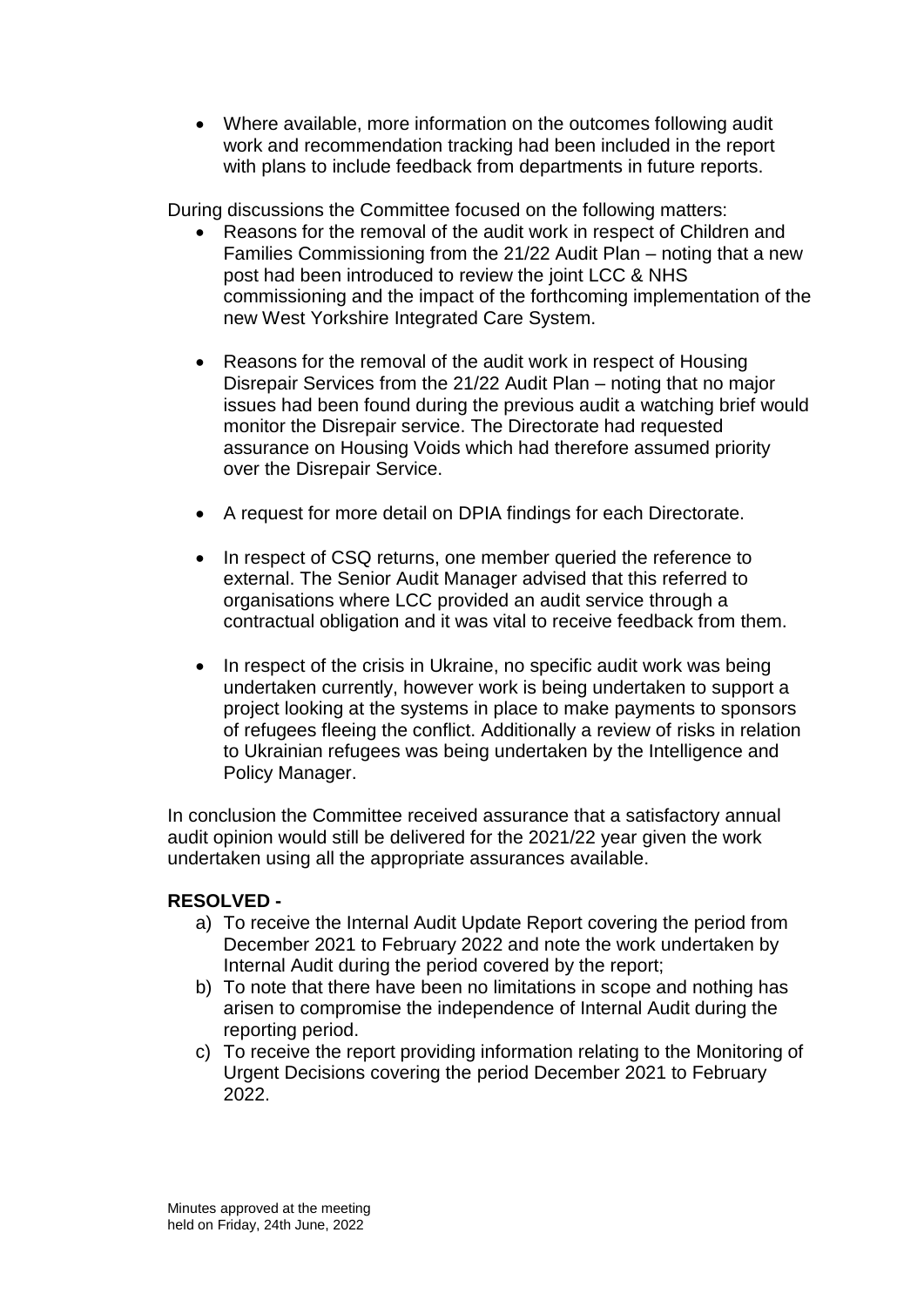### **84 Internal Audit Plan 2022-23**

The Chief Officer Financial Services submitted a report presenting the proposed Internal Audit Plan for 2022-2023 for review and approval. The report also included a summary of the basis for the plan which had been developed in consultation with the Council's senior management and highlighted that the Committee retained responsibility for reviewing the adequacy of the Council's Corporate Governance arrangements.

Addressing the report the Senior Audit Manager provided an overview of the consultation undertaken with relevant parties to ensure the plan reflected the Council's current risks and priorities.

Members were informed of the following areas of work which had been identified as priorities with the team resource planned accordingly:

- Financial risks
- Cloud based solutions and Cyber
- Business Transformation
- Adults and Childrens Services
- Fraud and Corruption

Members were advised that any amendment to the Plan would be reported to the Committee.

During discussions, the Committee received the following additional information:

Covid-19 Grants – Noting concern regarding fraudulent grant claims, it was reported that Omicron support grants were still being paid and an update would be included within the bi-annual report. Members noted that fraudulent claims were reported to West Yorkshire Police as appropriate. Current information could be provided directly to Committee Members.

Team resources – Noting the ongoing service review focussing on active productivity, Members were advised that the increase in productivity did not entirely rest on further recruitment. Members were also assured that, at the current time, the team would be sufficiently resourced to deliver the Plan

**RESOLVED –** Having reviewed the documents, the Committee approved the Internal Audit Plan for 2022-23.

#### **85 Corporate Governance and Audit Committee Work Programme 2021-22 and 2022-23**

The Chief Officer Financial Services submitted a report which set out the proposed Work Programme for the 2022-23 municipal year, setting out future business for the Committee's agenda, together with details of when items will be presented. The Committee noted the intention to include two additional reports into the 2022/23 timetable: